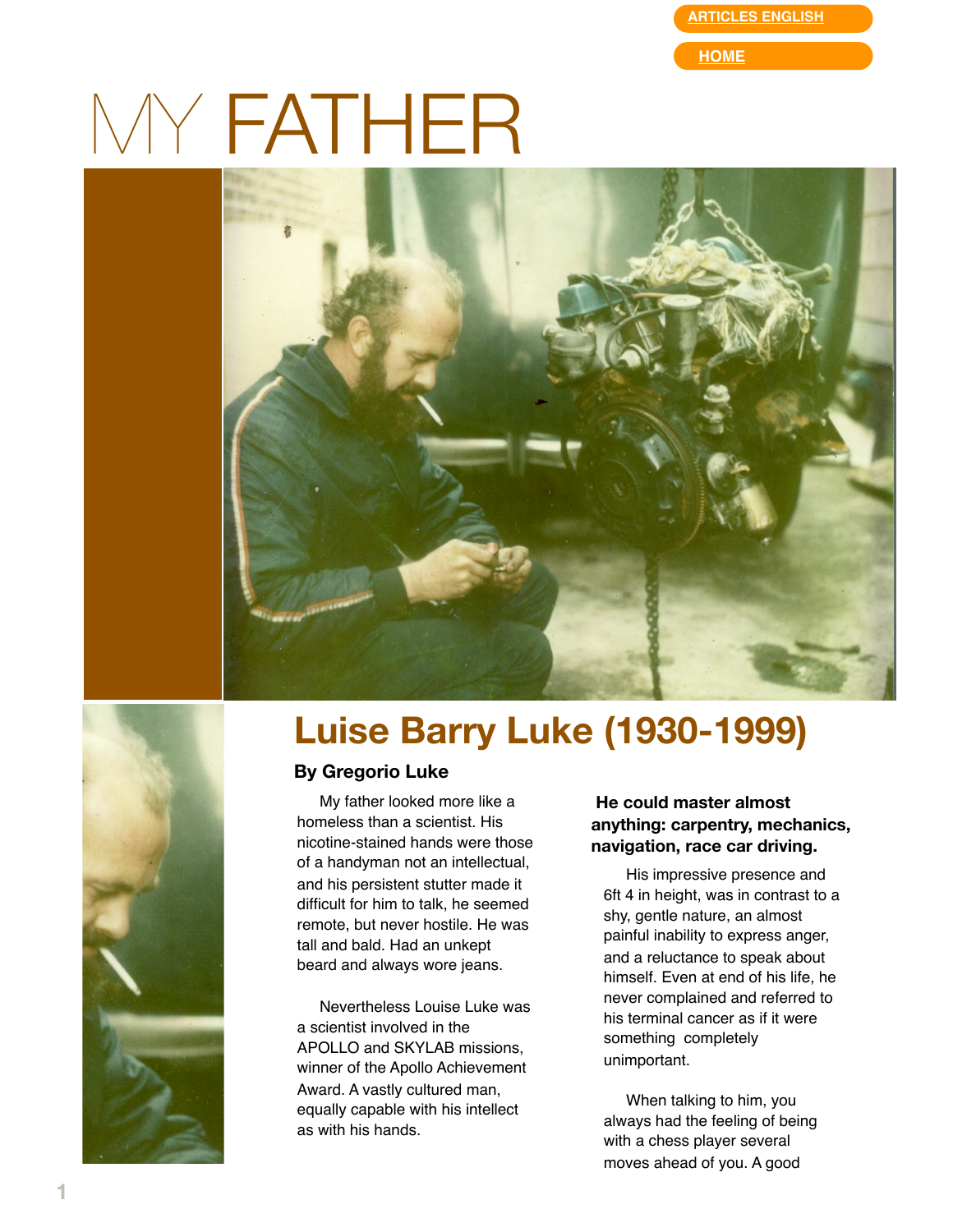## **My father Luise Barry Luke (1930-1999)**

listener he calmly absorbed what you had to say. He would then prepare a meal for you or take you fishing. If he really wanted to impress you, he would put on his boots and bring you scallops or clams. He had the wisdom to understand that giving advice was useless because only you could arrive at your own solutions and that the most a friend could do is listen and help you discover your own truth.

My father was a quiet man that nevertheless strongly affirmed his independence and refused to conform to any social expectation. "I enjoy the small pleasures of life," he once said.

My father grew during the depression. The family moved constantly during his childhood: Southampton, New York City, Bradenton, Greenport, attending ten schools in twelve years. In spite of the constant changes, he managed to graduate at the top of his class, win the Bausch and Lomb Medal of Science and received a full scholarship for MIT.

His parents and teachers encouraged him to pursue opportunities in engineering, but my father didn't want to leave Southampton. He enjoyed the ocean and was in love with the girl next door. Finally he reluctantly enrolled in MIT, but as soon as he arrived to Massachusetts, he lost all interest in studying and joined the rowing team. "Only in the water do I feel free" he told his mother. He dropped out after two unhappy years, but to his chagrin, he discovered that you can never come back home. When he returned to Southampton he learned that the girl he loved had married, and his dream of a simple life by the sea was shattered. He was now an urban creature.

Luke was speech impaired, he stuttered and was extremely shy. Perhaps because of his verbal limitations, he sought other ways to communicate, like cooking, fishing, sharing music, which he knew a great deal of- from the classics to Cat Stevens. He was also an authority on

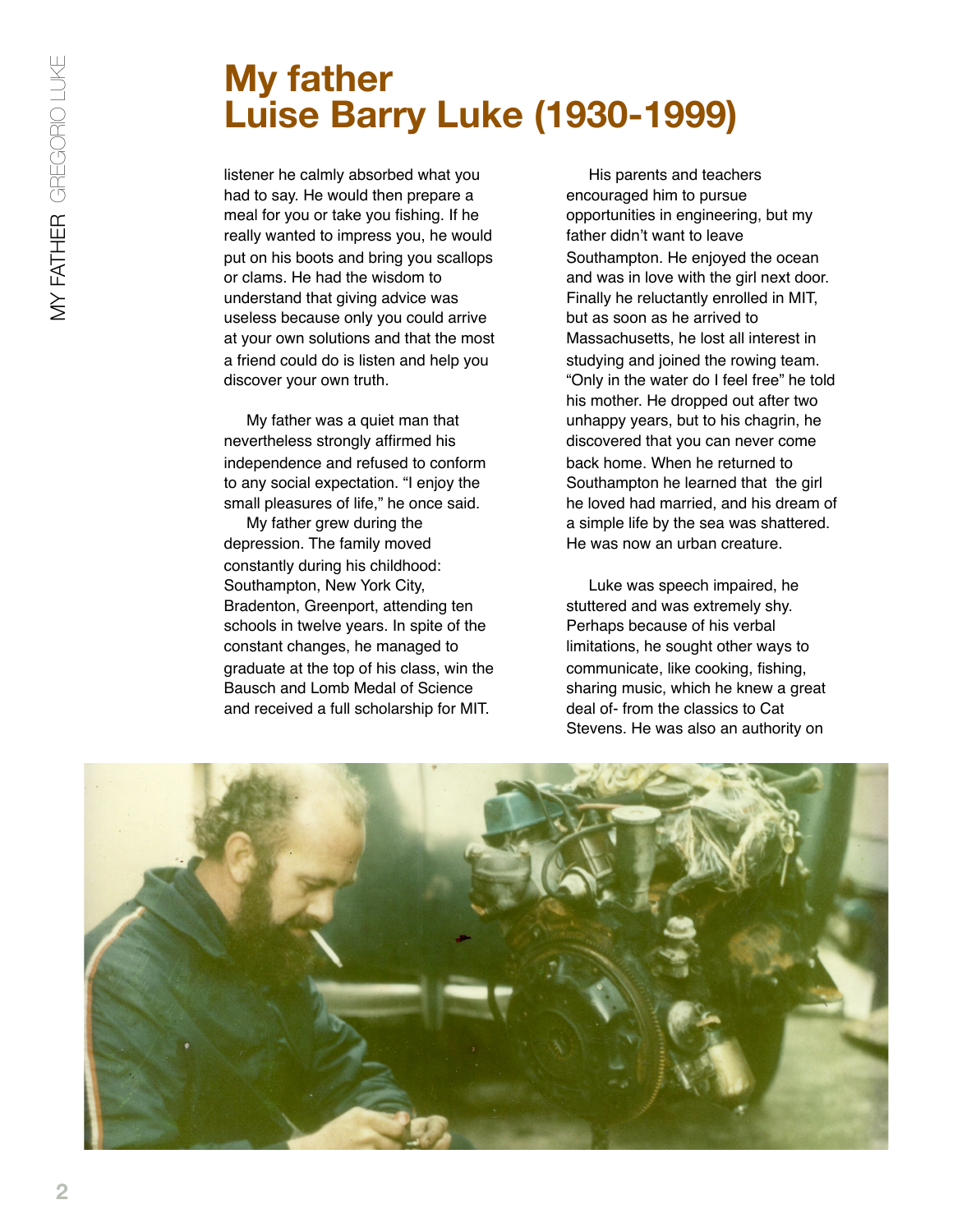### **My father Luise Barry Luke (1930-1999)**

the subject of art films.

Another passion would be cars. He raced them, collected them, fixed them, but never in his life would buy a new one. He preferred to find them in the dump and rebuild them, joining a motor of one with the body of another. He ended up driving what appeared to be a brand new Jaguar or Range Rover for which he had paid a couple of dollars.

He eventually graduated as an engineer and was recruited by Bendix Aviation and then Gulf Aerospace and Allied Signal and was involved in many important projects such as the APOLLO project to put a man on the Moon. He would win the Apollo Achievement Award . Luke specialty was reliability predicting the performance of rockets in outer space.

In 1957 he married a Mexican choreographer Gloria Contreras, with which he had two children: Gregorio and Lorena. Soon he found himself at the center of the art scene of New York in the sixties. He became promoter of dance and a close friend of artists such as Tom Kendall and Kenneth Dewey among others.

He and Gloria divorced in the sixties and Luke moved to Denver, where he participated in another great space initiative- the SKYLAB. After several years of grueling work, Luke decided to travel the world. He married Marcela Cruz Rincón, a beautiful Mexican ballet dancer, 20 years younger than him, with whom he had a son Christopher and settled in Manhattan.

In New York he found a huge storage space a few blocks from 5<sup>th</sup>. Avenue. For months he worked on it, renovating everything himselfelectricity, carpentry, plumbing. He decorated it with exotic Indian materials, Indonesian furniture, and installed theatrical lighting. When he was done, the inhospitable storage space had been transformed into a luxurious eight-bedroom apartment in the heart of Manhattan for which he paid less than a studio apartment.

As he aged, the call of the sea summoned him, and Luke decided to return to Southampton and retire. Still young and energetic, he could have easily started another career. Some of his friends encouraged him to become a technological consultant or even open a European cars shop. But this time, Luke did not bow to conventional expectations as he had 30 years ago. This time he did what he cared about more: to live his life by the ocean, alone with his thoughts and loved ones. He grew a beard, took care of my brother Chris and spent many hours looking at the sea.

His comprehensive knowledge and understanding of life was such, that he could live life on his own terms. In a society that encourages consumption instead of cerating, Luke discovered that you can only recover your freedom by inventing and creation with your hands. He decided to prove that even in a highly specialized technological society such as ours, nothing is impossible to master. He built his own ships, assembled and fixes his own cars, created toys for my brother, and even fabricated a leather miniskirt for his sister Beverly, much better than those created by professional designers.

Luke was a modern renaissance man who integrated the humanistic with